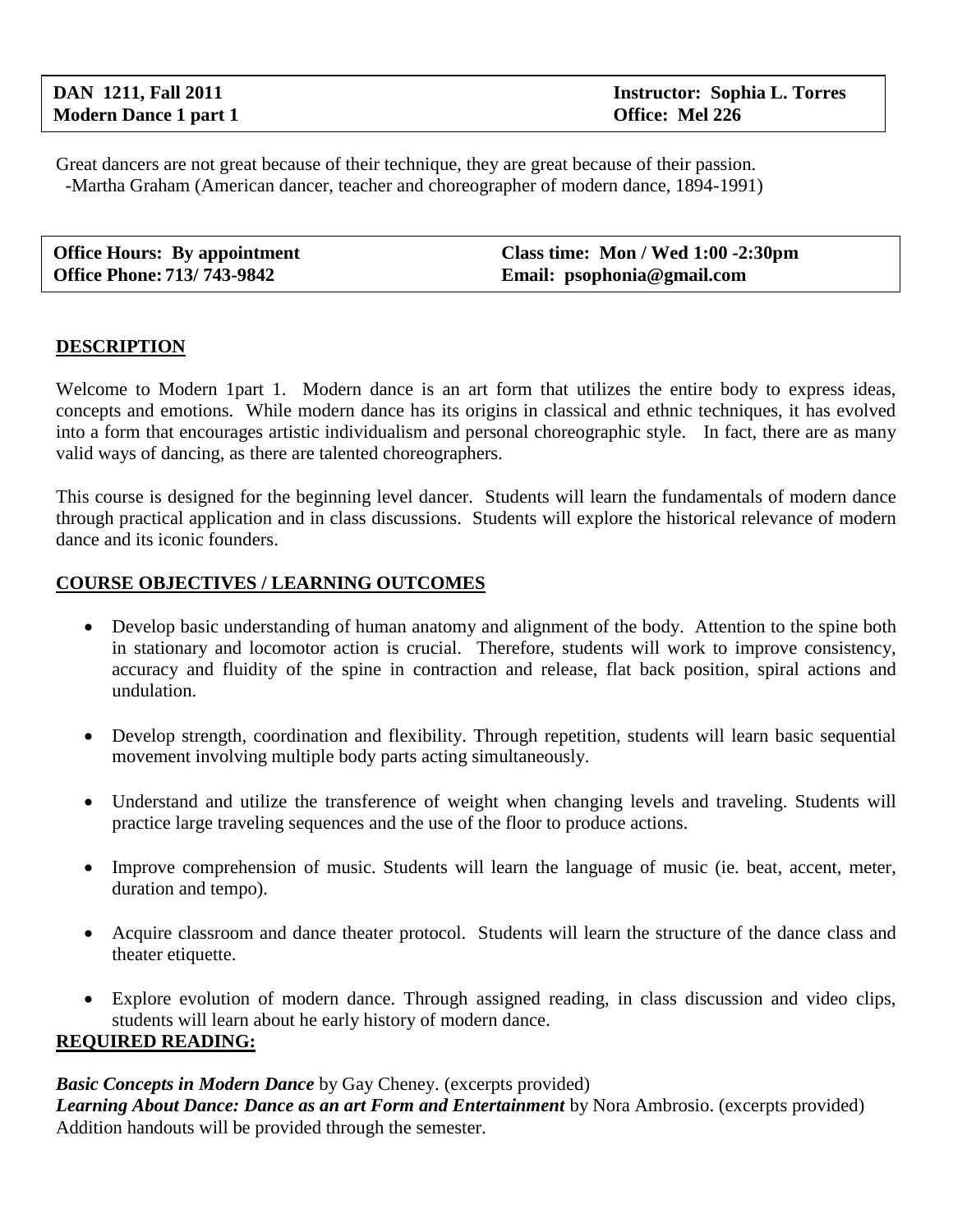## **REQUIRED EVENTS:**

#### **ALL DANCE STUDENTS ARE REQUIRED TO ATTEND THE FOLLOWING EVENTS:**

- 1. Wed., Aug. 24: Dance Student Orientation & Pizza Party @4:00pm in Melcher Gym.
- 2. Fri & Sat, Dec. 2-3: Emerging Choreographers Showcase @ 7:30pm & 2;00pm (Sat. only) in Wortham Theatre / UH Central Campus

# **EVALUATION / GRADING**

Each student will be evaluated according to his/her participation, focus, application of corrections given and overall improvement of course objectives. Attendance and active participation is critical to strengthen and develop ones skill and technique in dance.

- 1. Midterm Evaluation; Oct. 5, 2011. (30%)
- 2. Test 1: October 12, 2011 (10%)
- 3. Assignment 1: Weekend of Texas Contemporary Dance Paper. (10%)
- 4. Assignment 2: Performance Option Paper. (10%)
- 5. Final Evaluation: November 28, 2011. (30%)
- 6. Test 2: December 5, 2011 (10%)

*ALL STUDENTS in a degree granting plan for Dance at the University of Houston must meet the GPA protocol for the School of Theatre: Students who receive below a 2.5 grade in a major/minor/cert class will be placed on probation. Student must re-take class and complete with a minimum 2.5 grade. Please see the handout on GPA protocol for majors.*

# **ATTENDANCE**

Your presence is essential to the learning process. Dance is not learned by watching or thinking about dance but by active and daily participation.

*"Practice means to perform, over and over again in the face of all obstacles, some act of vision, of faith, of desire. Practice is a means of inviting the perfection desired." Martha Graham*

The *School of Theatre Attendance Policy* will apply to this course. **PLEASE CAREFULLY READ THE THEATRE SCHOOL ATTENDANCE POLICY.** There is no distinction between an excused and an unexcused absence. Lack of participation through absences will affect your grade. If an injury or a noncontagious illness prevents the student from dancing, please discuss it with the professor.

Note: The instructor will not automatically drop a student due to lack of attendance.

Lastly, a student who behaves in an inappropriate or disruptive fashion will be asked to leave the class and will receive an absence for that class.

# **MAKE-UP**

Each student will have 1 opportunity during the Fall 2011 semester to make-up an unexcused absence from class. This instructor will only accept the following assignment:

- Attend a master dance class (off campus) and write a 2 page description of your experience. How did you hear about the class / teacher? Did you have an expectation of what the class would be like? How difficult or easy was it to pick up the movement exercises. What did you walk away with at the end of the class? You must include a receipt signed by the master teacher and/or studio.
- Attend an extra option performance and write a 2 page summary paper on using the guidelines provided. You must include ticket stub and program.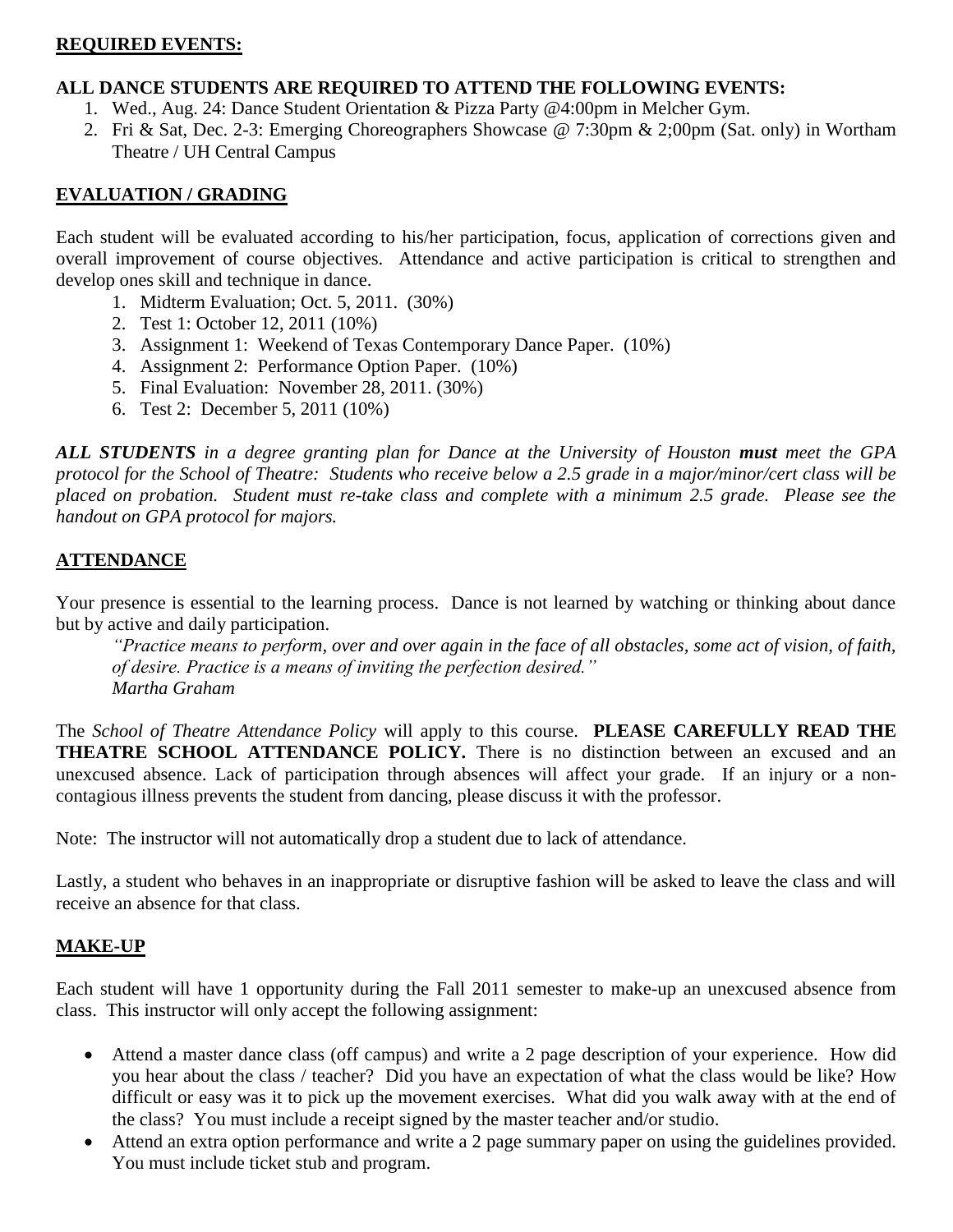Please direct all papers to S. Torres before submitting to the dance mailbox. Each paper must be typewritten and accompanied with your program or ticket stub. All make-up assignments must be turned in by **Monday, December 5, 2011.** Papers submitted after this date will not be accepted.

# **DRESS & CLASSROOM POLICIES**

- Dance clothes and bare feet are required for modern dance class. This includes leotards, tights, bike shorts, and tight fitting workout clothes. Your clothes must be form fitting in order to view your technical progress. Excessive layering and baggy clothes are not permitted. Hair must be secured and pulled away from the face with all heavy jewelry removed and set aside before class begins.
- No Gum. The departmental ruling on gum chewing in class is based on the possibility of inhaling the gum and blocking the airway while dancing.
- Water Only. Hydrating the body during a work out is necessary for optimum performance. Water is acceptable to bring to class but please no sodas.
- **Cell phones.** All cell phones and pagers must be turned off before to class starts.

# **ADDITIONAL INFORMATION:**

- For Academic Honesty: <http://www.uh.edu/provost/shared-interest/policy-guidelines/honesty-policy/>
- For Academic Calendar: <http://www.uh.edu/academics/catalog/academic-calendar/fall2011-summer2012/index.php>
- For Disabilities: <http://www.uh.edu/provost/shared-interest/policy-guidelines/student-disability-accommodation/>
- For Dance Division Info: <http://www.theatre.uh.edu/academics/dance/>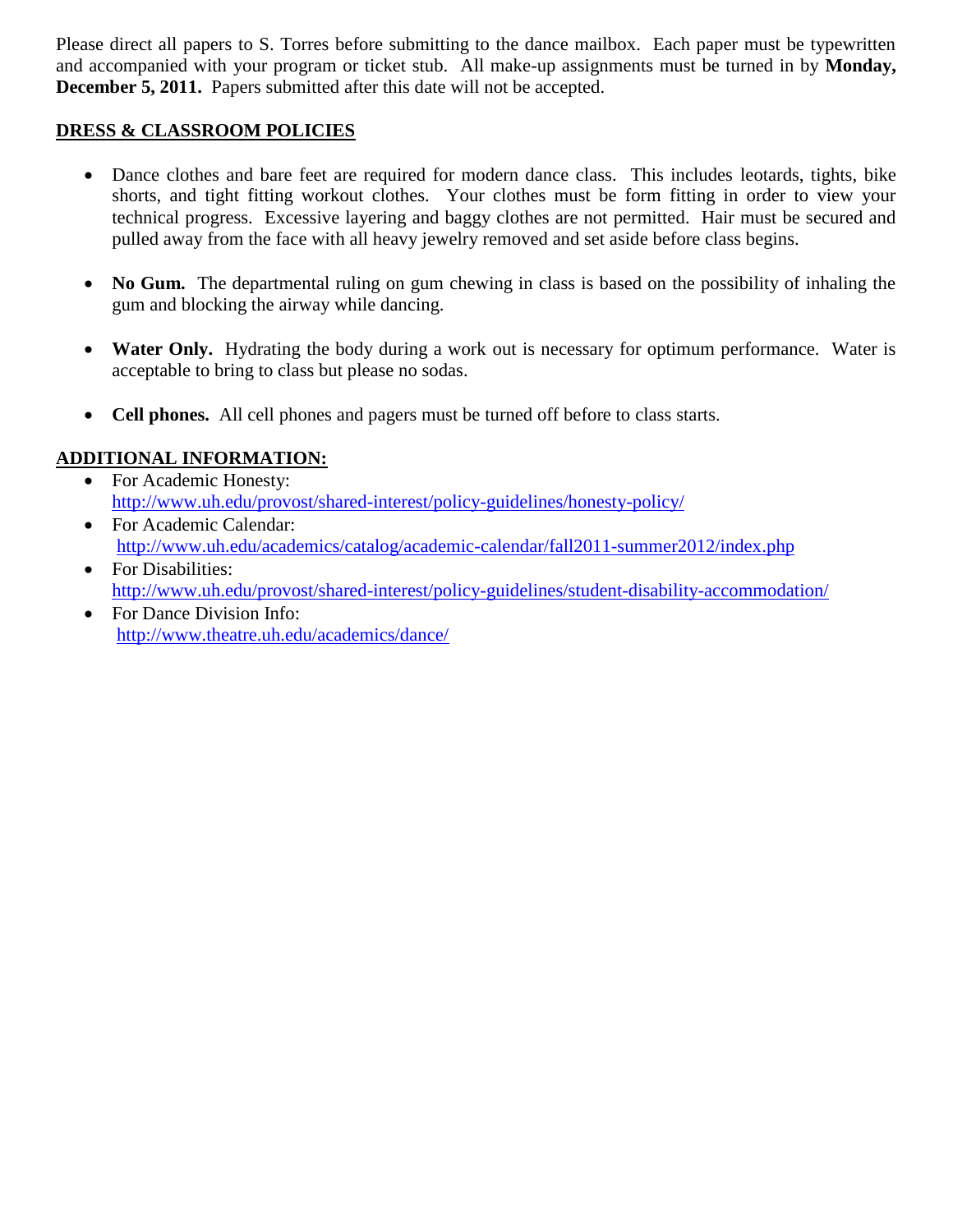# **MIDTERM & FINAL MOVEMENT CRITERIA (Each worth 30% of total grade)**

- Knowledge and understanding of the movement phrases. This includes movement clarity and accuracy. (20 pts)
- Execution of technique (Total Worth 40pts)
	- o Alignment and use of spine in contraction, spirals, elongation, and curling/uncurling actions. (10pts)
	- o Alignment and tracking of hips, knees, ankles, & feet. (10pt)
	- o Use of weight, gravity, force & energy. (10pts)
	- o Understand & maintain turn out and parallel positions. (Worth 10pts)
- Extension of line. (10pts)
- Appropriate dress for midterm  $&$  final. (10pts)
- Effort and attitude given in class. This includes attendance. (10pts)
- Musicality and phrasing. (10pts)

#### **WRITTEN ASSIGNMENTS CRITERIA (Each worth 10% of total grade)**

1. Introduction. (10pts)

State the "Who, What, When Where" of the performance and a brief history of the company and the Artistic Director / Choreographer.

2. Description (20pts)

Describe one dance in detail. This paragraph should communicate how the dance looked and sounded. Describe any noteworthy / unique use of lighting, costumes and set design. Describe movement vocabulary and use of space / floor patterns. Name the composer of the music and describe the musical style. Is the energy projected out or does it draw the spectator in?

3. Analysis (20 pts)

This is your response to the work and personal interpretation of the dance. State the dance genre and style. Determine the choreographer's intent. Is the dance narrative (linear or non- linear), improvisation or abstract? Do you believe that the choreographer chose to allow the medium of movement to be the message or does the movement tell a story or convey a specific message or statement?

4. Evaluation. (20 pts)

This paragraph conveys how well the choreographer fulfilled his/her intent. Was the dance successful? Why or why not? Was the choreographer successful in communicating an overall idea? Were the dancers technically proficient at performing the work? How did the lighting, set design, costumes, and music enhance or diminish the dance? Be specific in supporting your likes and dislikes.

5. Conclusion.(20pts)

Make connections between the dance concert and your experiences in class. How does this dance concert compare to other dance performances that you have attended? How does it connect to dance history and current trends of dance making? Would you recommend this performance to others? Would you attend more performances by this company or by other dance companies in the future? How did this experience affect your ideas about dance as an art form?

6. Spelling and Grammar (10pts)